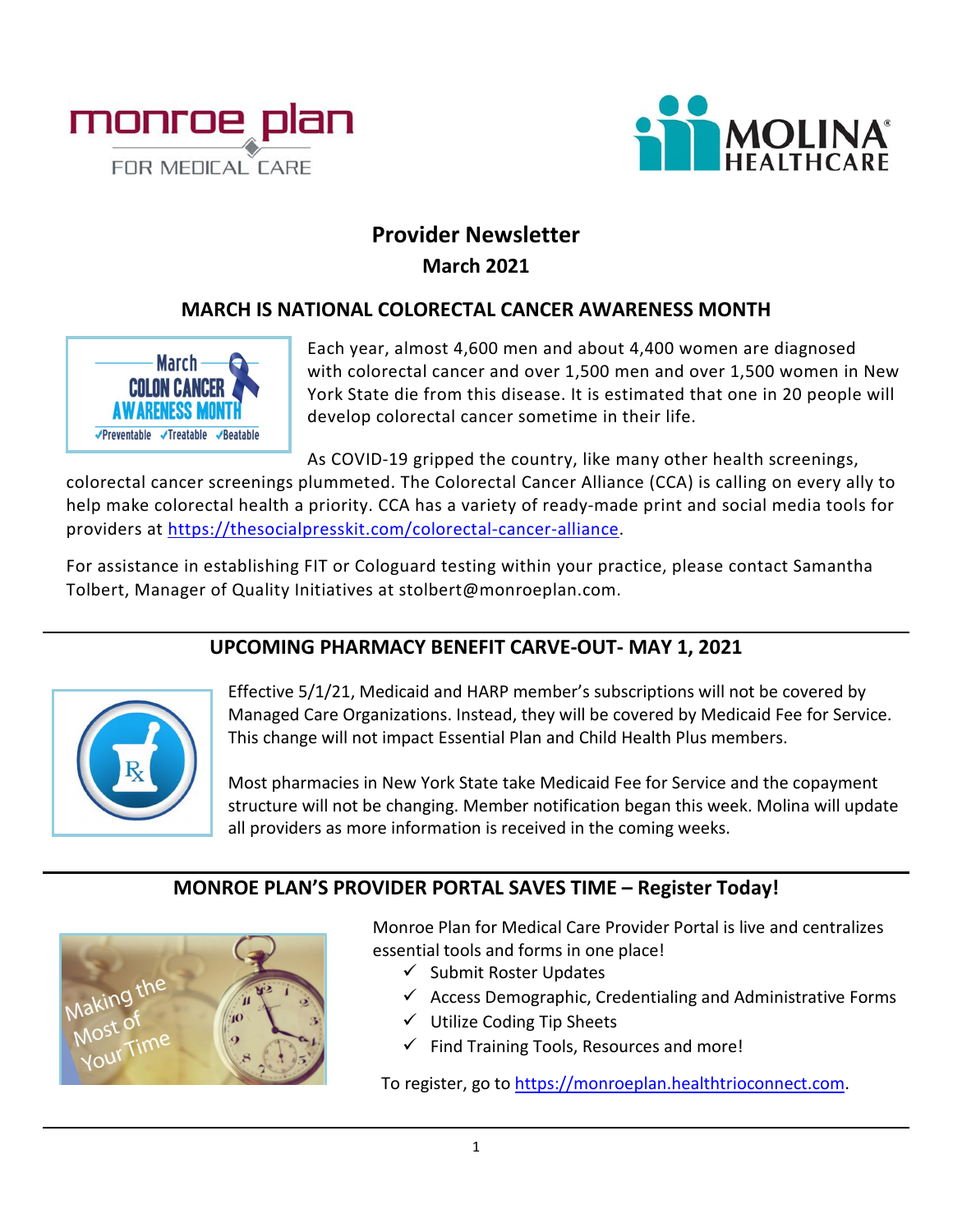## **MONROE PLAN'S CODING UNIVERSITY Tuesday, March 30 12:00-1:00 PM**



*\*Recording will be available @ www.monroeplan.com*

Monroe Plan's clinical quality team is now offering a live quarterly coding university to assist our practices in learning how effective coding strategies can increase their quality achievement. Using specific quality measures as examples, these sessions will assist with:

- o *Submission of accurate claim/encounter data for each service offered*
- o *Use of CPTII codes to reduce medical record requests*
- o *Increase in quality measurement outcomes*

**Please contact Samantha Tolbert, Manager of Quality Initiatives at stolbert@monroeplan.com to register.** 

### **United Hospital Fund launches Pediatrics for an Equitable Developmental Start (PEDS) Learning Network**

#### *New Program to Enhance Pediatric Care*



2020 was a tragic and challenging year for New Yorkers, with many dark days still ahead. But it was particularly tough time for New York's children; on the heels of the devastating opioid epidemic, an estimated 4,200 children lost a parent between March and July 2020, and 325,000 were driven into poverty. In the current surge, those numbers will certainly get worse. In September 2020, the United Hospital Fund (UHF) launched its Pediatrics for an Equitable Developmental Start (PEDS) Learning Network.

The PEDS Learning Network is designed to boost healthy early childhood development, address unmet social needs, and strengthen the families with young children in New York State through primary care-based interventions. The initiative has three components: a pediatric fellowship (all slots are currently full); a rich online resource center; and an ongoing series of Learning Collaborative webinars launched with a presentation by nationally renowned pediatrician, Tiffani Johnson, MD, *Health Equity: Theory to Practice* [\(https://uhfnyc.org/events/event/peds-network-learning-collaborative-health-equity-theory](https://uhfnyc.org/events/event/peds-network-learning-collaborative-health-equity-theory-practice)[practice\)](https://uhfnyc.org/events/event/peds-network-learning-collaborative-health-equity-theory-practice). This presentation, although held in 2020, continues to be available for viewing.

Additional information on the PEDS Learning Network is available on the UHF website [\(https://uhfnyc.org/our](https://uhfnyc.org/our-work/initiatives/peds-learning-network/)[work/initiatives/peds-learning-network/\)](https://uhfnyc.org/our-work/initiatives/peds-learning-network/).

## **ROSTER REMINDER**

To ensure accurate and current data is captured, please send updated provider practice rosters to Monroe Plan at [pfmemails@monoreplan.com.](mailto:pfmemails@monoreplan.com) Thank you!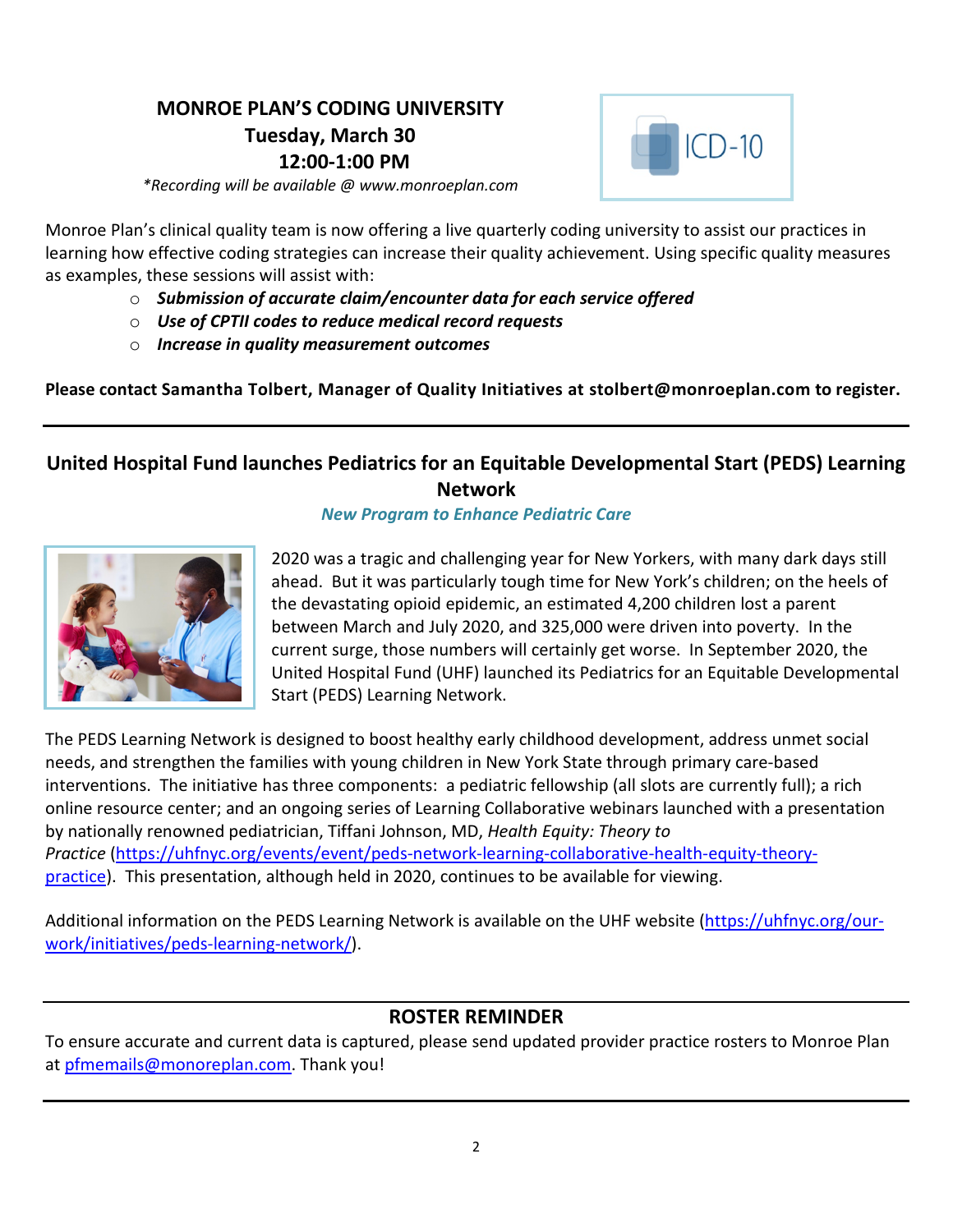## **HEDIS CHART COLLECTION CONTINUES THROUGH APRIL**



Molina Healthcare uses the Healthcare Effectiveness Data and Information Set (HEDIS®) tool and Risk Adjustment (RA) every year for quality reporting. This is done by looking at the type of care and services provided to members in the Healthcare Plan. Risk Adjustment (RA) is a form of predictive modeling to assess the relative risk that a patient will incur medical expenses above or below the average, over a defined time; charts may be collected throughout the year. **Provider offices may be contacted to submit specific medical records for review, this is an integral part of the HEDIS® data / RA collection process.**

### **MOLINA INTRODUCES NEW PROVIDER PORTAL - AVAILITY**



Molina is excited to announce we will be improving our Provider Portal experience. The effective dates will be a tiered structure. Those providers who are currently using Availity through other health plans will go live with Molina on Availity on 4/1/2021. Those providers new to Availity will follow soon after. As we move closer to the 4/1/21 date, further communication and training opportunities will be released.

## **CONSUMER ASSESSMENT OF HEALTHCARE PROVIDERS AND SYSTEMS (CAHPS®)** *Every Member Counts*

**\_\_\_\_\_\_\_\_\_\_\_\_\_\_\_\_\_\_\_\_\_\_\_\_\_\_\_\_\_\_\_\_\_\_\_\_\_\_\_\_\_\_\_\_\_\_\_\_\_\_\_\_\_\_\_\_\_\_\_\_\_\_\_\_\_\_\_\_\_\_\_\_\_\_\_\_\_\_**

*Every Member Counts* is a Molina education program to raise awareness of how daily work activities impact customer service, member satisfaction and the Consumer Assessment of Healthcare Providers and Systems (CAHPS) survey results. The CAHPS survey gives our members the opportunity to provide feedback on the health care and customer service that we provide.

#### **2021 CAHPS SURVEY DATES:**

#### **CHILDREN and ESSENTIAL PLAN**

February thru May. Survey conducted by Molina's vendor SPH, Analytics.

#### **ADULT**

November thru January Survey conducted by NYS.

#### **This random sample survey is conducted via phone and mail.**

#### **Why is CAHPS Important to MOLINA, to YOU, AND to our MEMBERS?**

- Survey results are critical to our overall quality ratings through NCQA and CMS.
- Molina envisions a future where everyone receives quality healthcare and listening to the member is essential.
- NYS ties quality to dollars.
- The Molina commitment = positive experiences = increase to STAR ratings.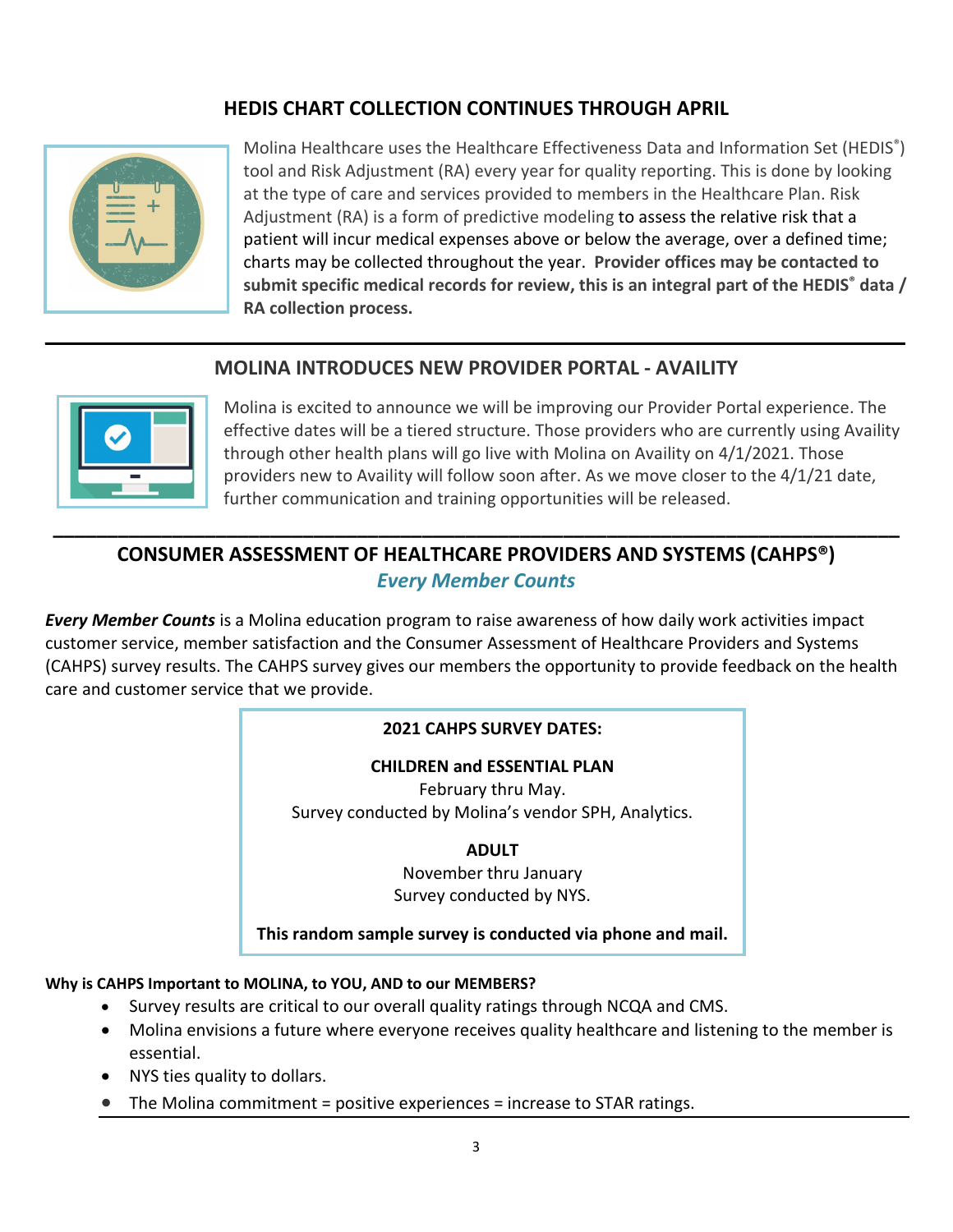### **IMPORTANT PRIOR AUTHORIZATION UPDATES FROM MOLINA**

#### **Prior Authorizations Related to COVID-19 Resumed on 2/21/21**

Effective February 21, 2021, the New York State Department of Financial Services has expired the specific Covid-19 prior authorization requirements that were waived on December 23, 2020. The communication is located on the MHNY website via this [link.](https://www.molinahealthcare.com/-/media/Molina/PublicWebsite/PDF/Providers/ny/medicaid/Prior-Auths-resume-as-of-022121.pdf) Additional information can be found on th[e New York State Department of](https://www.dfs.ny.gov/industry_guidance/circular_letters/cl2020_17)  [Financial Services' Website.](https://www.dfs.ny.gov/industry_guidance/circular_letters/cl2020_17) Please continue to use our Prior Authorization look up tool located on our Website and Provider Portal.

#### **Prior Authorization Changes - J-Codes**

There are some new CPT codes that will require prior authorization before the services are rendered. Please go to Molina's website, [Provider Notices Section](https://urldefense.com/v3/__http:/landingpage.experiture.com/EmailClickTrack.aspx?em=jennifer.damiano@molinahealthcare.com;cari.l.radell@rrd.com&lid=340972&cid=213280&pid=1&eid=*5E*5Eunsubscribescheduleid*5E*5E&ht=https&gName=https*3a*2f*2fwww.molinahealthcare.com*2fproviders*2fny*2fmedicaid*2fcomm*2fbulletin.aspx&w=www&gurl=https:**Awww.molinahealthcare.com*providers*ny*medicaid*comm*bulletin.aspx__;JSUlJSUlJSUlJSUlLy8vLy8vLw!!DOw_8Fim!Y4KxhJYyFxb3g0AsJGWPKwqu4fOaOoSctWrc1r57GAcG_U_q7mtt4FPJpNpzG5IWon2y7Ny4$) [and the Pharmacy Section](https://urldefense.com/v3/__http:/landingpage.experiture.com/EmailClickTrack.aspx?em=jennifer.damiano@molinahealthcare.com;cari.l.radell@rrd.com&lid=340972&cid=213280&pid=1&eid=*5E*5Eunsubscribescheduleid*5E*5E&ht=https&gName=https*3a*2f*2fwww.molinahealthcare.com*2fproviders*2fny*2fmedicaid*2fdrug*2fauthorization.aspx&w=www&gurl=https:**Awww.molinahealthcare.com*providers*ny*medicaid*drug*authorization.aspx__;JSUlJSUlJSUlJSUlLy8vLy8vLw!!DOw_8Fim!Y4KxhJYyFxb3g0AsJGWPKwqu4fOaOoSctWrc1r57GAcG_U_q7mtt4FPJpNpzG5IWomYz9HVs$) to view the related memos with details.

**\_\_\_\_\_\_\_\_\_\_\_\_\_\_\_\_\_\_\_\_\_\_\_\_\_\_\_\_\_\_\_\_\_\_\_\_\_\_\_\_\_\_\_\_\_\_\_\_\_\_\_\_\_\_\_\_\_\_\_\_\_\_\_\_\_\_\_\_\_\_\_\_\_\_\_\_\_\_\_**

### **MOLINA TO USE LOCUS/CALOCUS CLINICAL GUIDELINES**

**Effective April 1, 2021**, Molina Healthcare of New York, Inc. will transition to using LOCUS/CALOCUS for all Mental Health Levels of Care determinations. These guidelines align with the New York Office of Mental Health Guiding Principles which can be located [https://omh.ny.gov/omhweb/bho/omh\\_mnc\\_guiding\\_principles.pdf.](https://omh.ny.gov/omhweb/bho/omh_mnc_guiding_principles.pdf)

We are excited to make this change which provides the benefit of:

- More effective healthcare with evidence-based care guidelines
- Increased provider satisfaction via standardized clinical criteria review process
- Improved Quality of Care
- Better health outcomes through more collaborative and effective utilization management

The adoption of these new guidelines will not affect your process for notifying Molina Healthcare of admissions or for seeking prior authorization approval.

*\*Please note that LOCADTR 3.0 will still be used for Substance abuse levels of care and that MCG would only be used for procedures such as ECT or psychological testing.* 

### **ACCESS AND AVAILABILITY**

Primary Care Providers (PCPs) (Family Practice, Internal Medicine, Obstetrics/Gynecology (OB/GYN), Pediatricians), and Behavioral Health Providers who contract with Medicaid Managed Care Plans must meet specific appointment and availability standards to ensure that enrolled Medicaid members have appropriate access to necessary health care. New York State routinely completes surveillance activities to evaluate compliance with the following appointment availability standards, (Medicaid Model Contract 15.2, Appointment Availability Standards):